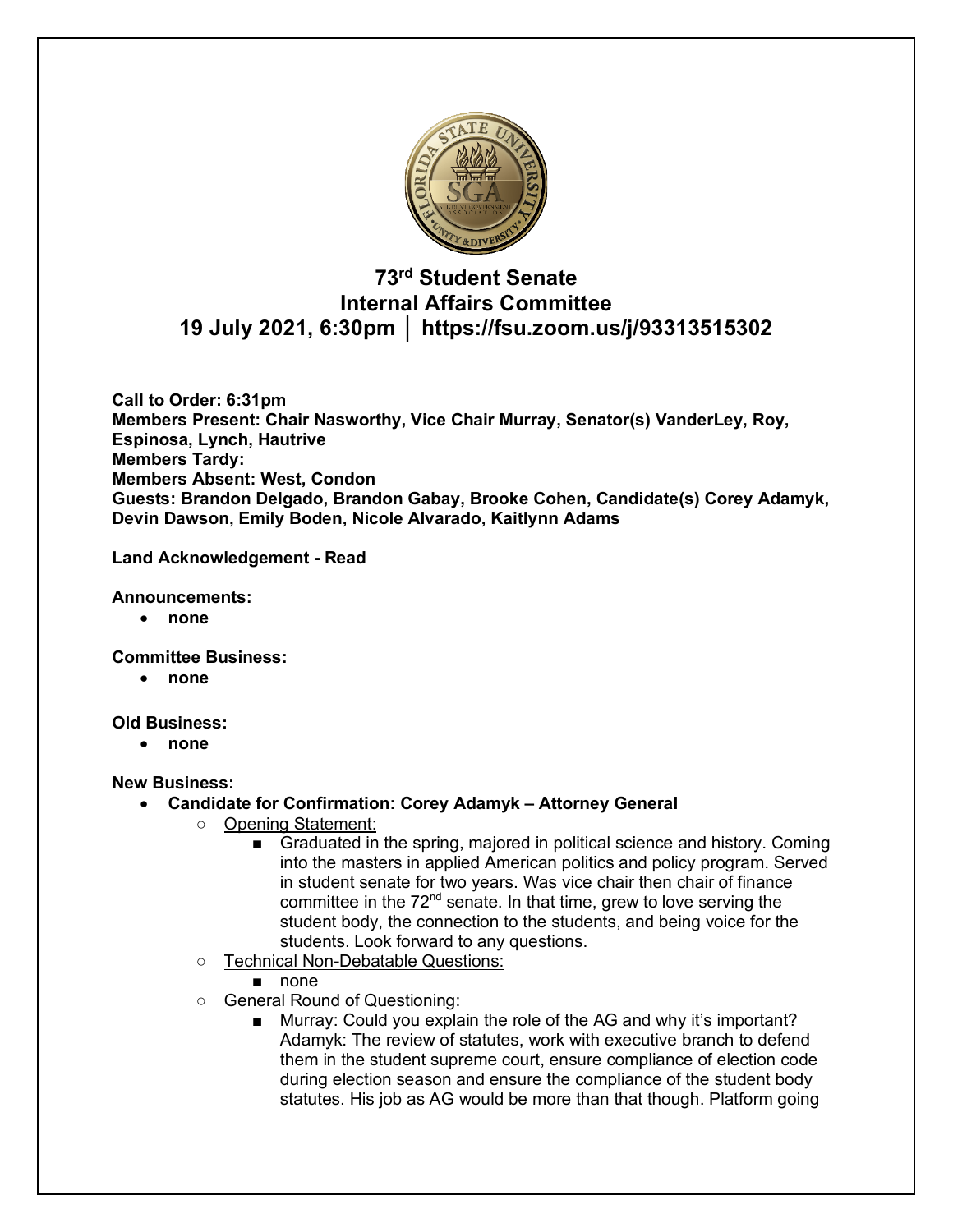into the AG position has three main pillars, first restructure Attorney General's office. Spoke with two previous AG's and universal problem was they did not know what they were getting into when they signed up for the job. Create a more structured office of AG to relieve stress and bring in more people to best themselves and the student body. Second bring back attention toward AG working with student legislature, work with senate, make sure bills are in line with statutes and constitution, help senators understand the bill process and what each bill might entail, help senators get the most out of their experience. Help exec. branch best serve the student body, make sure everyone giving their all to the student body, not distracted. Make sure people are aware of and are following rules.

- Lynch: Can you go over previous accomplishments while working on finance? Adamyk: Entire review finance code, conducted thorough review of the finance code, read it multiple times. Familiar with forts of laws that would be enforced as AG. Inclusion of mental health resources on syllabi. Worked last year with faculty senate, Student Body President Levin and student senate, so students exposed at least once to resources that are offered.
- Roy: What is your interpretation of executive privilege as it relates to the executive board of the Florida State student body and the extent to which you see that it applies, recently there was an issue with minutes and that was used by an AG? Adamyk: Follow the precedent laid by court, the court as it stands has stated that executive branch does not have to make minutes public but may do so on own accord. Hesitant to lay a blanket claim down as situations are different, one of the best things for everyone involved is transparency. So people can do their jobs properly and everyone is on the same page.
- Nasworthy: One of the big things the executive board is pushing is diversity and inclusion, making sure underrepresented communities are heard and represented, how have you maybe helped that and what does that look like to you as AG? Adamyk: Always make sure that every community is welcome at Florida State. Felt at home as an undergrad, met people similar and different from himself. Create a close-knit community. In 72<sup>nd</sup> senate, resolution 59, standing up against anti-Semitism, stand with them and give them a voice in the senate. Made sure everyone was comfortable as possible. Willing to do that to anyone at any time, can do that as AG. Wants to implement Qualtrics submission form, "climate review" gather instances that people are willing to share so there can be one document that faculty and staff can look through to see what needs to be done. Have it available to all students.
- Nasworthy: What are some goals you want to see, accomplish as AG? Adamyk: Campus climate report. Restructuring, worked on structural changes within the office of AG. Create divisions within the office of AG to better direct policy whether legislative affair or elections issues. Return to normalcy, heal the divide between executive branch and legislature, three years' experience working around student government can be beneficial to that.
- Nasworthy: There was a lot of hostility in  $72<sup>nd</sup>$  senate and seeing how AG was in the middle of it during the impeachment process, what is strategy for conflict resolution and making sure every side is heard when it comes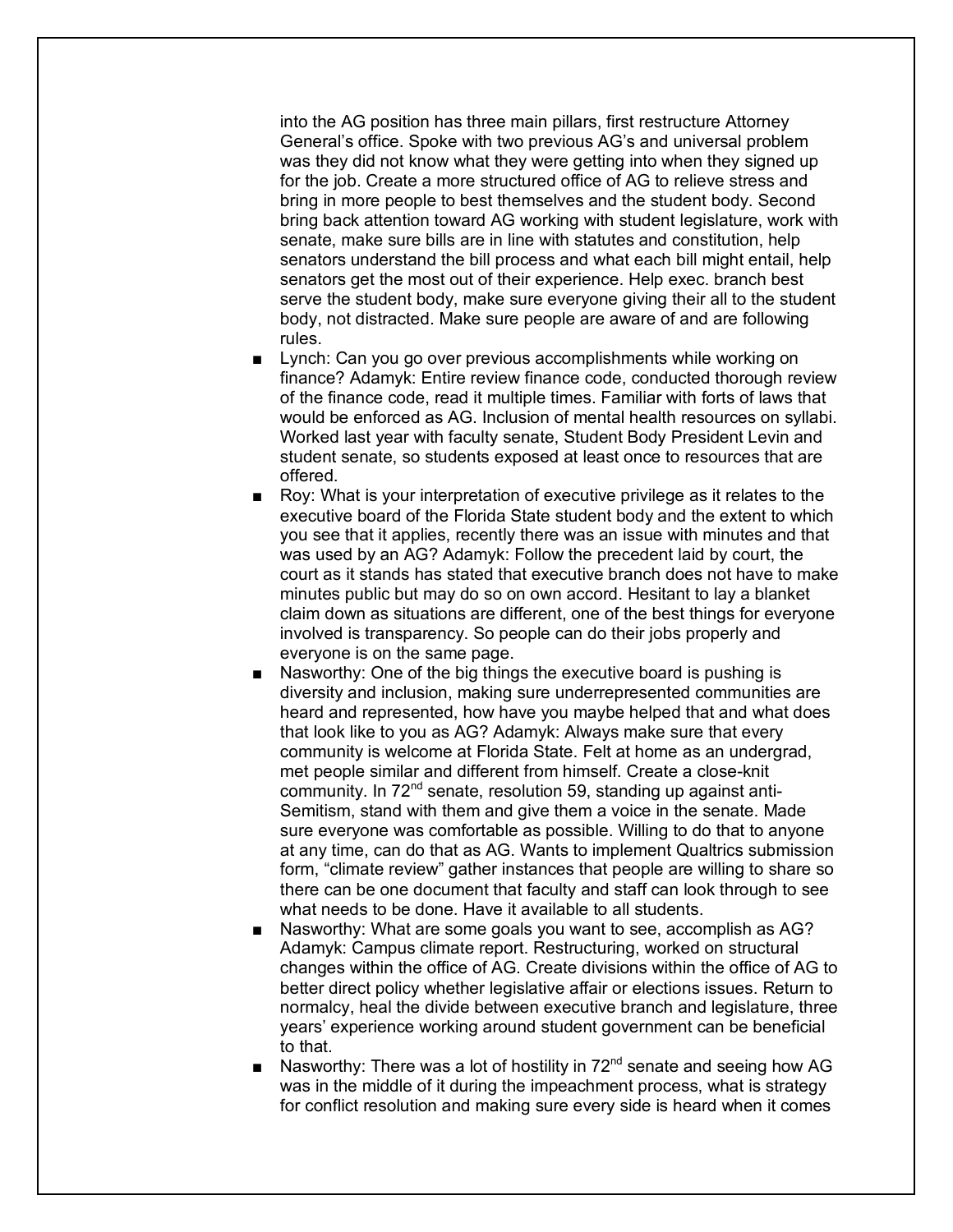to contentious subjects? Adamyk: Overall goal is to make sure a second impeachment trial doesn't happen. Number one source of conflict comes from miscommunication. As AG want to make sure that doesn't happen, work through that contention, more amicable relationship between branches, when two branches work together the most is able to get done for the student body. Contribute best to deescalate any tension there might be.

- Closing Statement:
	- Thank you for hearing me, hope was able to address all questions and give a good background. If confirmed, happy work with everyone on the committee, amicable relationship between branches.
- **Roy moves to enter round-table discussion; Espinosa seconds**
- Round-Table Discussion:
	- Roy: candidate is someone who has a lot of experience, knows the statutes, likes campus climate report great way to ensure we are best serving students, will be voting yes
	- Lynch: agree, very knowledgeable, mental health resources added into syllabi is impressive, voting yes
	- VanderLey: impressed with candidate's experience, already spoken to the previous holders of this position, has very concrete goals, voting yes ■ Murray: agrees with everyone, voting yes
- **Lynch moves to call the question; VanderLey seconds**
- Vote:
	- Yes: [6] [VanderLey, Roy, Espinosa, Lynch, Hautrive, Murray]
	- No: [0] [none]
	- Abstain: [0] [none]
- **RESULT: CANDIDATE Corey Adamyk PASSES**

#### • **Candidate for Confirmation: Devin Dawson – TLI Director**

- Opening Statement:
	- Fifth year senior transferred from TCC fall 2019, upon coming to FSU introduced to transfer student services, did work in social media and management, job was to inform transfer students on what is going on on campus, that's when was introduced to "transfer shock", transfer students are underrepresented on campus, helped found Transfer Student Union, currently their president. Goals are to create opportunities and guide transfer students, transfer students usually just go to class and go home, don't always have a friend group or use resources like students who start as freshman. Present opportunities to grow, network, gain skills and assetts to help transfer student create their legacy on campus.
- Technical Non-Debatable Questions:
	- none
- General Round of Questioning:
	- Nasworthy: What can be improved for the transfer student experience and how do you plan to make those improvements? Dawson: Knowing where to go or what groups a transfer student should lean towards when coming to Florida State. There are currently three different transfer organizations, Transfer Leadership Institute, Transfer Student Union, and Transfers Helping Transfers, wish to implement more unity within the transfer community so more transfer students can benefit.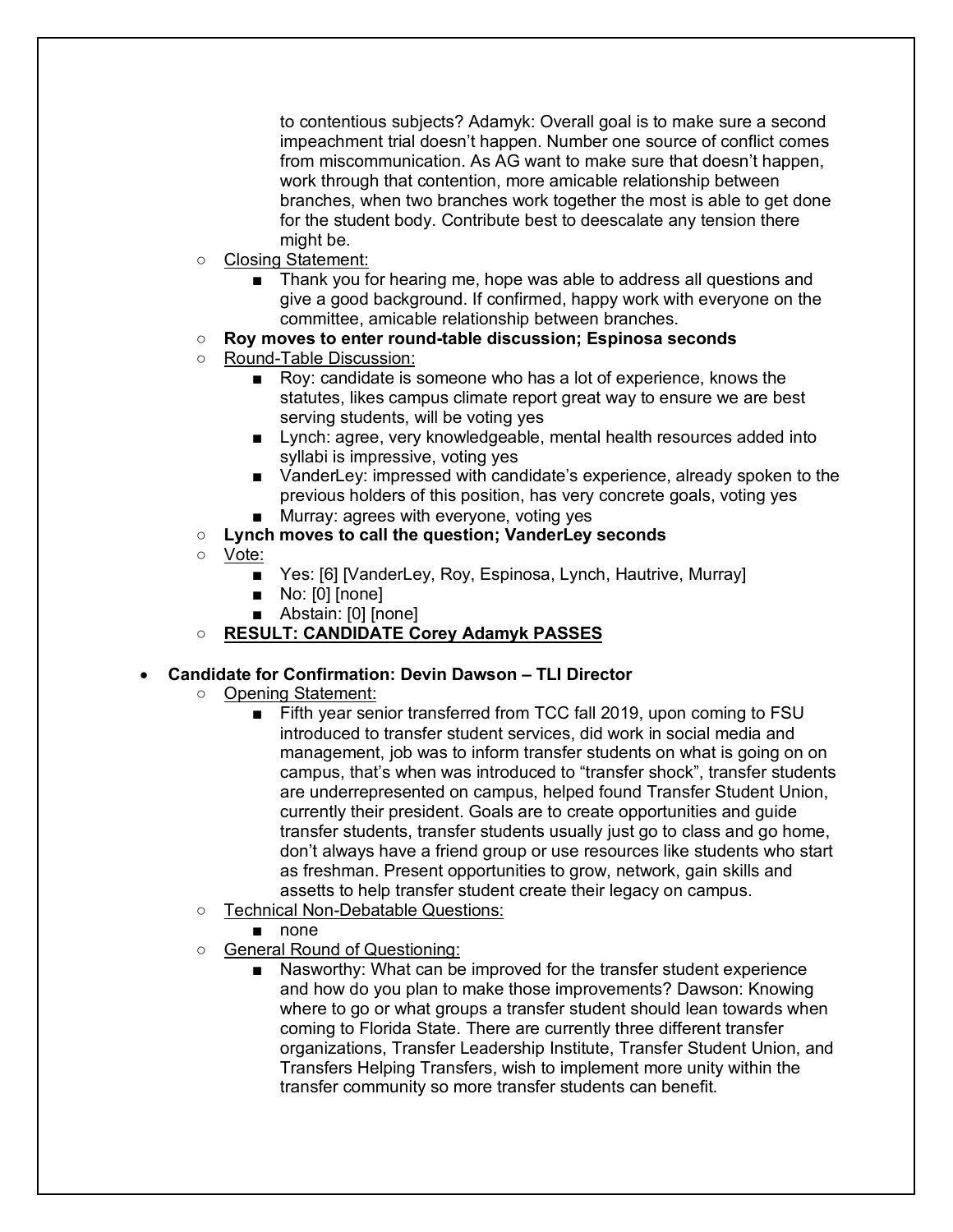- Lynch: What was your hardest experience as a transfer student how can you implement that experience into this position? Dawson: Getting used to academic culture of FSU, transferred from TCC and it was very different environment, smaller classrooms etc. At FSU it's up to you to get the job done and be successful in academics. Something that helped coming to FSU was becoming aware of resources that were available.
- Closing Statement:
	- This coming semester is important as the coronavirus is waning and campus life is coming back. The last class that came in didn't really get the college experience, make it an important matter to make it so the next group of incoming transfer students… (time expired)
- **VanderLey moves to enter round-table discussion; Murray seconds**
- Round-Table Discussion:
	- Lynch: likes the candidate, doesn't see a reason to vote no
	- Hautrive: has a lot of experience and knowledge of what its like to be a transfer student, would do a good job leading the institute
- **VanderLey moves to call the question; Lynch seconds**
- Vote:
	- Yes: [6] [VanderLey, Roy, Espinosa, Lynch, Hautrive, Murray]
	- No: [0] [none]
	- Abstain: [0] [none]

# ○ **RESULT: CANDIDATE Devin Dawson PASSES**

## • **Candidate for Confirmation: Emily Boden – JSU Treasurer**

- Opening Statement:
	- Computational science major, soon to have economics as second major, treasurer in sorority, Dance Marathon fundraising development coordinator, as sorority treasurer, created, overlooked, and organized a 1 million-dollar budget, worked with 26 officers and monitored incoming dues of almost 300 members. As treasurer created an efficient organized system. Is financially certified. Passionate about helping to amplify voices of Jewish peers. Upon a rise of anti-Semitism, it is important to provide educational and mental health resources. Help Jewish peers thrive at FSU. Looking forward to working with other agencies to creating a more accepting student body.
- Technical Non-Debatable Questions:
	- none
- General Round of Questioning:
	- Murray: Could you elaborate and be specific about goals you have for JSU in its first year as an agency? Boden: Hoping to focus on education this year, spoke with director and assistant director and feel that education is very important, JSU is an inclusive org, you can come in and learn even if not Jewish. Goal is to be organized and efficient as treasurer and set ground for future treasurers. Allocate money correctly for important education and events. Be a role model and a voice for those who need it.
	- Lynch: can you highlight some stand-out ways you've been part of the Jewish community at FSU? Boden: Last year during uproar in student gov, when JSU formed became a member attended meetings and events, got involved with Hillel this past fall and spring in fellowship programs, first was learning about Israeli culture, second was a Black Jewish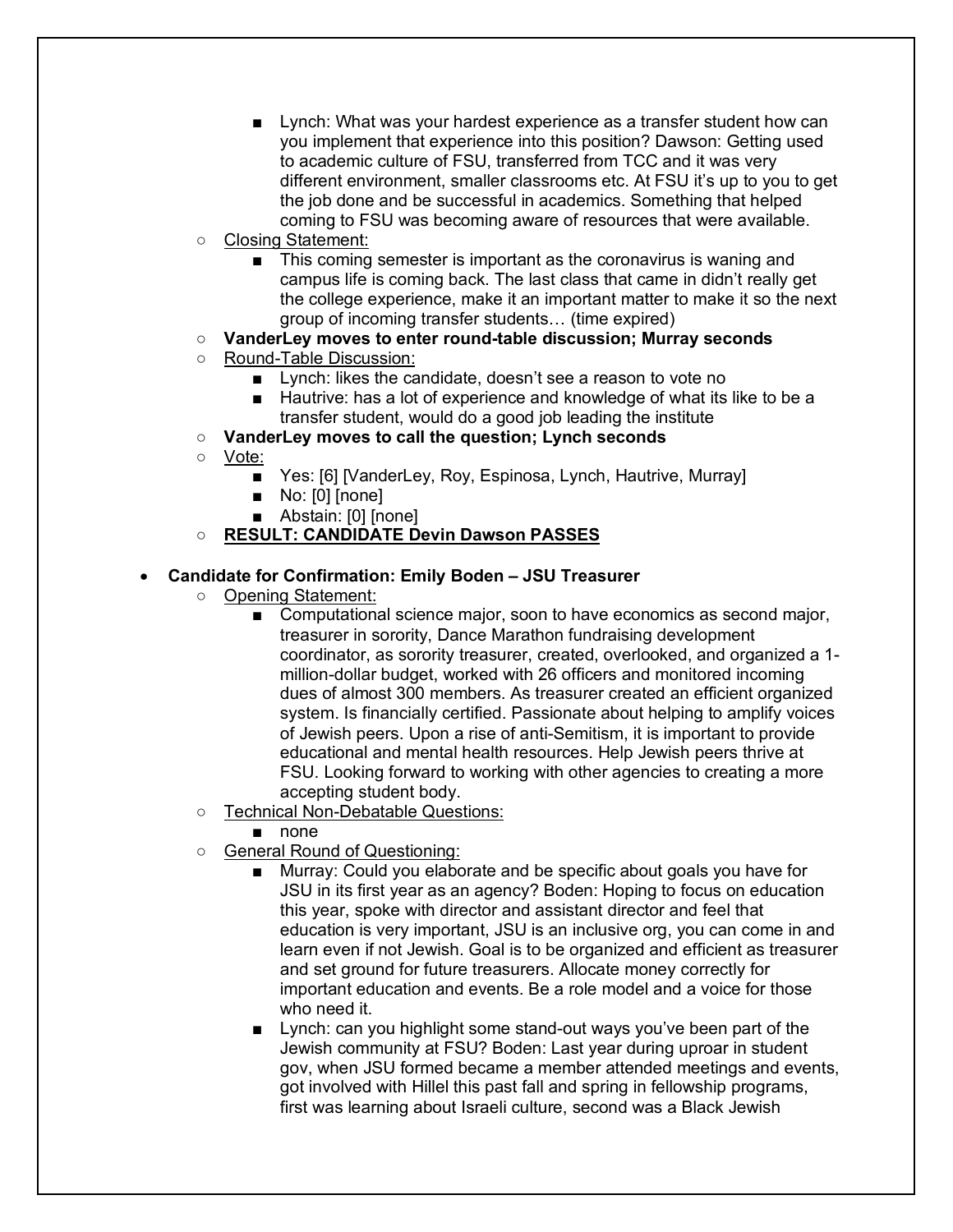leadership cohort that involved discussion of mutual struggles and working together to overcome those struggles and coming together as a community. Will be taking a trip to Israel with Hillel to study. Ever since, gotten more involved with JSU leading to candidacy to be treasurer

- Murray: What is your plan for making the treasurer position more efficient? Boden: Organizational aspects, in short, use a lot of spread sheets to keep track of everything, each item line, how much things cost, have a weekly check in on funds, double checking, making sure everything is in order, looking at that the calendar of events and meetings and looking and pre planning on money needing to be spent. Keen on making sure everything is in a month before, get ball rolling asap, make sure there are no problems starting off the bat.
- Espinosa: Just to be safe, you are financially certified, correct? Boden: yes.
- Nasworthy: Being treasurer of a large sorority, how did you learn and grow that you can use that as the first treasurer of JSU as an agency? Boden: Given the position with zero help, learned the entire position on own, learned how important money is especially for putting on events. Everyone's voice deserves to be heard; sororities are very expensive. While making decisions on where money is going, making sure everyone's voice is heard. Listen to those who contribute, do something that benefits everyone. Learned how to time manage better than before. With covid and dance marathon, planner is best friend, balance academics and leadership positions. Money is the thing that makes everything work, what pushes forward and gets events going. Important that it is done correctly and makes everyone feel that it is working.
- Closing Statement:
	- Thank you again for your time. SGA is a great place to make a difference in the lives of the students. Thrilled to be here with the ability to represent the Jewish community and look forward to what the future might bring.
- **Espinosa moves to enter round-table discussion; VanderLey seconds**
- Round-Table Discussion:
	- Espinosa: the candidate is more than qualified, not only knowledgeable but passionate, understands all facets of that come with managing a position like this, supporting
	- Murray: supports the candidate, appreciates that they seem to have earned the position from qualifications and skills, glad to see that the JSU exec board is united on their goals and vision for JSU
	- Lynch: agree, very qualified, experience with community and background with being a treasurer, supports
- **Murray moves to call the question; Hautrive seconds**
- Vote:
	- Yes: [6] [VanderLey, Roy, Espinosa, Lynch, Hautrive, Murray]
	- No: [0] [none]
	- Abstain: [0] [none]
- **RESULT: CANDIDATE Emily Boden PASSES**

## • **Candidate for Confirmation: Nicole Alvarado – HLSU Secretary**

- Opening Statement:
	- Second year student majoring in accounting, 2021 orientation leader, proud of helping incoming students and families navigate their first year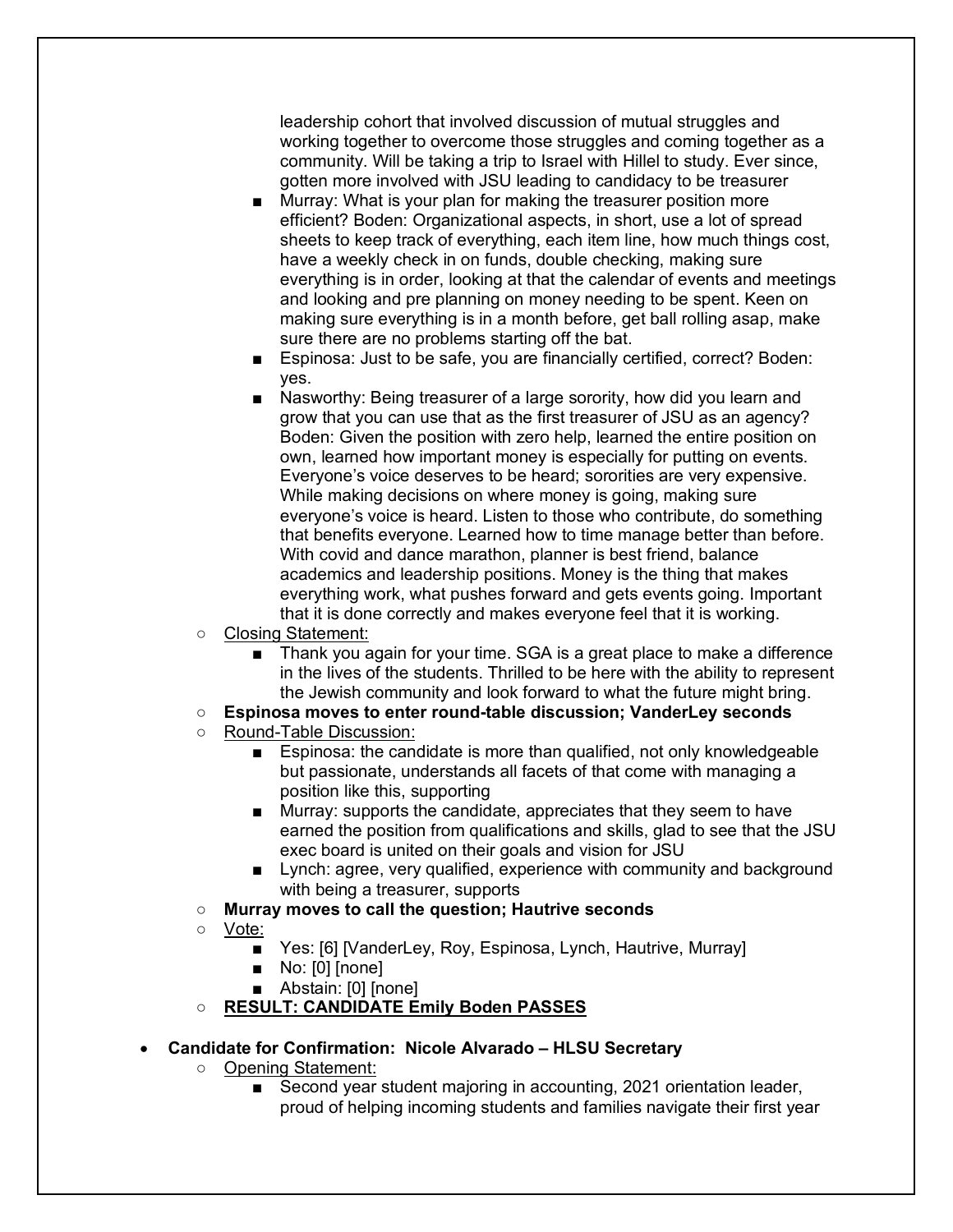coming into college and learn about resources offered at FSU. First year did not go as planned, stayed home and did everything virtually, a goal coming back was to become involved with an SGA agency. Became aware of HLSU and had no doubt but to join. Always been an advocate for the Hispanic community, will use voice to speak up on struggles faced on a daily basis and then make a change. Goals that are planned on being executed, have everything organized and easily accessible for exec, make sure an inclusive environment is in effect. Important to respect identities and make sure everyone feels safe.

- Technical Non-Debatable Questions:
	- none
- General Round of Questioning:
	- Murray: Do you have any experience that would prepare you to for a secretary position? Alvarado: Don't really have specifically secretary experience, but as an orientation leader has had to be organized and keep information for students very accessible, take roster of students, take notes, and be a resource, send out emails to students and family. Stay organized on top of students, everything given to her given to students, give correct information. OL are responsible for about 35 students each.
- Closing Statement:
	- Thank you to everyone for being here and listening. Hope to serve student body and uplift Hispanic community at FSU by being HLSU secretary.
- **Murray moves to enter round-table discussion; VanderLey seconds**
- Round-Table Discussion:
	- Murray: I appreciate the honesty in answering that the candidate had not held a secretary position before, but being an OL and explaining that shows that she has what it takes, supports
	- Espinosa: agrees, likes the honesty and sees the connection, will vote yes
- **Murray moves to call the question; Hautrive seconds**
- Vote:
	- Yes: [6] [VanderLey, Roy, Espinosa, Lynch, Hautrive, Murray]
	- No: [0] [none]
	- Abstain: [0] [none]
- **RESULT: CANDIDATE Nicole Alvarado PASSES**

## **Unfinished Business:**

- **Candidate for Confirmation: Kaitlynn Adams – D&I Facilitator of Outreach**
	- $\circ$  D&I alerted the candidate that they had changed the candidate's position from Facilitator of Outreach, as listed on the 16 July 2021 forwarding letter, to Director. However, a corrected forwarding letter was not received. Therefore, the candidate was not heard for confirmation.

## **Closing Announcements:**

- Nasworthy: This is the last meeting of Internal Affairs for the summer session. We got through forty to fifty candidates this summer. This has been a learning experience. Thank you to Vice Chair Murray and the rest of the committee.
- VanderLey: Thanks for being a great Chair and Vice Chair.